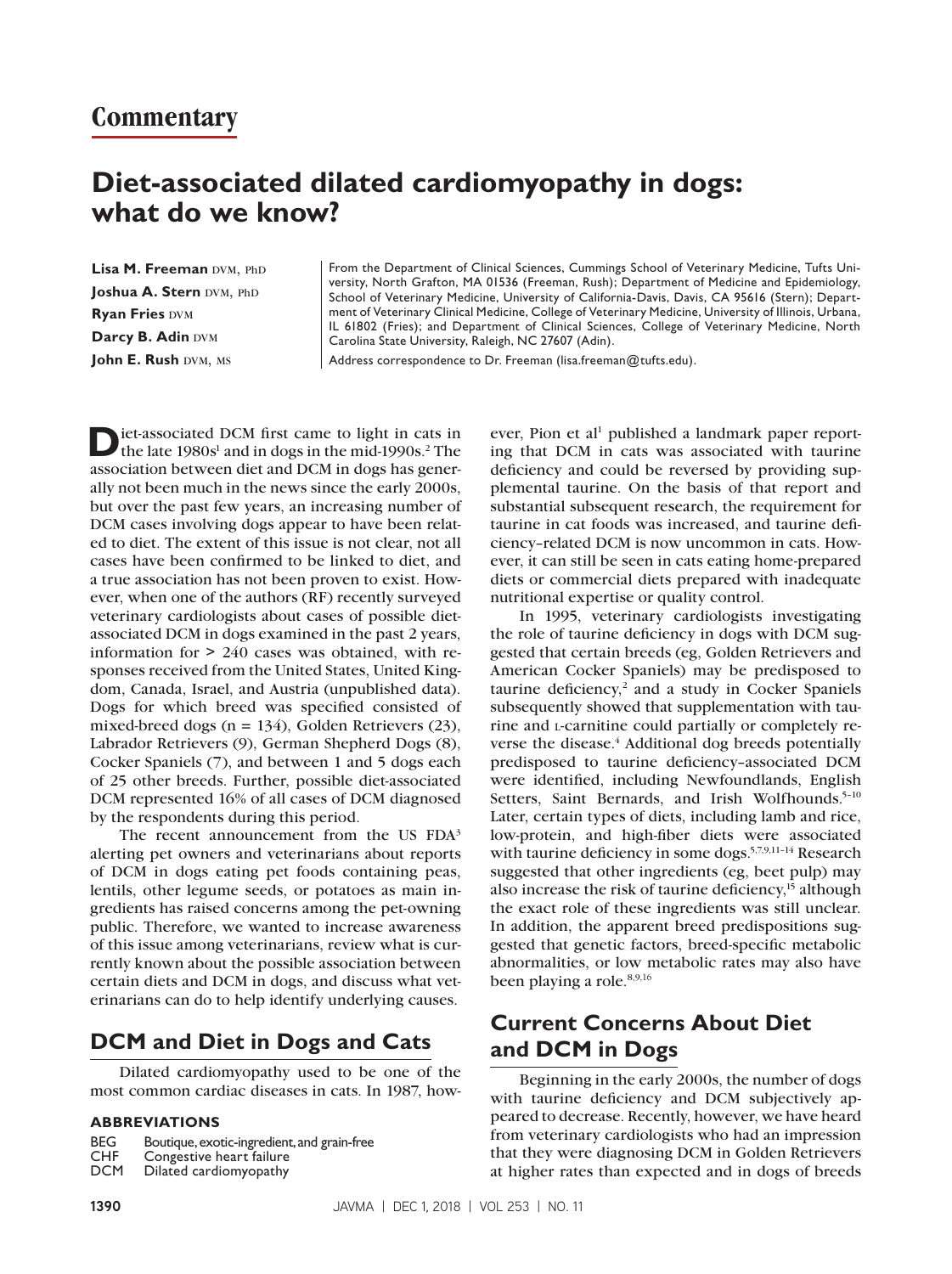typically not thought to be prone to this condition. Subjectively, it also appeared that these dogs were frequently eating BEG diets containing foodstuffs such as kangaroo, duck, buffalo, salmon, lamb, bison, venison, lentils, peas, fava beans, tapioca, barley, or chickpeas as major ingredients. Some of the affected dogs had low plasma or whole blood taurine concentrations and improved with taurine supplementation and a diet change. On the other hand, some dogs that did not have low plasma or whole blood taurine concentrations also improved with a diet change and taurine supplementation. Cardiologists and other veterinarians have been reporting cases to the US FDA, which is investigating the issue.<sup>3</sup>

Currently, it seems that in addition to those dogs with DCM completely unrelated to diet (eg, breedspecific DCM), there may be 2 groups of dogs with diet-associated DCM: dogs with DCM specifically related to taurine deficiency and dogs with DCM associated with separate, but yet unknown, dietary factors. Identifying the potential dietary factors contributing to DCM in these latter 2 groups may be challenging. From our discussions with veterinary cardiologists, it appears that many dogs in both groups have been eating BEG diets; however, the true percentages are not known. The previously mentioned survey identified 23 types of BEG diets being fed to dogs with DCM, including home-prepared diets, and not all diets were grain-free diets. Importantly, BEG diets have increased in popularity in recent years, and many dogs with DCM unrelated to diet and many dogs without DCM are likely eating these diets.

Multiple factors play a role in the increased popularity of BEG diets.17 Regardless, the apparent link between BEG diets and DCM may be due to the grainfree nature of these diets (ie, use of ingredients such as lentils, chickpeas, or potatoes to replace grains), other common ingredients in BEG diets (eg, exotic meats, flaxseed, fruits, or probiotics), possible nutritional imbalances, or inadvertent inclusion of toxic dietary components. Or, the apparent association may be spurious.

The complexity of pet food manufacturing is often underestimated. Pet foods must contain all required nutrients in the right amounts and right proportions. Nutrient standards (minimums and, for some nutrients, maximums) are established by the Association of American Feed Control Officials. However, the effects of processing (or not processing) the ingredients must also be considered, along with nutrient bioavailability and the effects of all other ingredients in the food. Unfortunately, this may not always be done. In addition, extensive testing is needed on an ongoing basis to ensure rigorous quality control. Inclusion of exotic ingredients, such as kangaroo, alligator, fava beans, and lentils, adds another level of complexity to ensuring the diet is nutritious and healthy. Exotic ingredients have different nutritional profiles and different digestibility than typical ingredients and have the potential to affect the metabolism of other nutrients. For example, the bioavailability of taurine is different when included in a lamb-based diet, compared with a chicken-based diet, and can be affected by the amount and types of fiber in the diet. $14,15$ 

#### **Diet-associated DCM in dogs with taurine deficiency**

Golden Retrievers have been reported, as a breed, to be susceptible to development of taurine deficiency-associated DCM,<sup>2,8</sup> leading some to suggest a breed-wide genetic propensity for diet-associated DCM. One of the authors (JAS) recently concluded a study evaluating 24 Golden Retrievers with echocardiographically confirmed DCM and low plasma or whole blood taurine concentrations that were followed up for 12 to 24 months after a diet change and the addition of supplemental taurine to their diet (unpublished data). Although the results are still preliminary, all but 1 dog for which follow-up data were available had substantial echocardiographic improvement. In addition, in all 9 dogs that initially had CHF, the heart failure resolved, and diuretic administration was substantially reduced or safely discontinued. All 24 of these Golden Retrievers were eating BEG diets at the time DCM was diagnosed.

Although taurine deficiency appears to be more common in Golden Retrievers than in dogs of other breeds, plasma and whole blood taurine concentrations should be measured in every dog with DCM because some dogs of other breeds with DCM have been found to have taurine deficiency. Even dogs of breeds that have previously been found to be genetically predisposed to developing DCM, such as Doberman Pinschers and Boxers, should be tested because taurine concentrations have been found to be low in some of these dogs also. In addition, taurine deficiency should be considered as a possibility not just in dogs eating BEG, very-low-protein, or high-fiber diets, but also in dogs eating vegetarian, vegan, or home-prepared diets.

The reasons for taurine deficiency in dogs are not completely understood but could be related to reduced synthesis of taurine resulting from an absolute dietary deficiency of the taurine precursors methionine and cystine; reduced bioavailability of taurine, methionine, or cystine in the diet; abnormal enterohepatic recycling of bile acids because of fiber content of the diet; increased urinary loss of taurine; or altered metabolism of taurine in the intestine as a result of interactions between certain dietary components and intestinal microbes.<sup>9,12-16</sup> In addition to the possibility of breed-related metabolic differences, there may be genetic factors that play a role in susceptibility to taurine deficiency, as appeared to be the case in cats with taurine deficiency.18

#### **Diet-associated DCM in dogs without taurine deficiency**

Preliminary results of a study<sup>a</sup> performed by one of the authors (DBA) found that dogs with DCM that had been eating grain-free diets had more advanced cardiomyopathic changes than did dogs with DCM that had been eating grain-based diets. Unreported results of the study indicated that a subset of dogs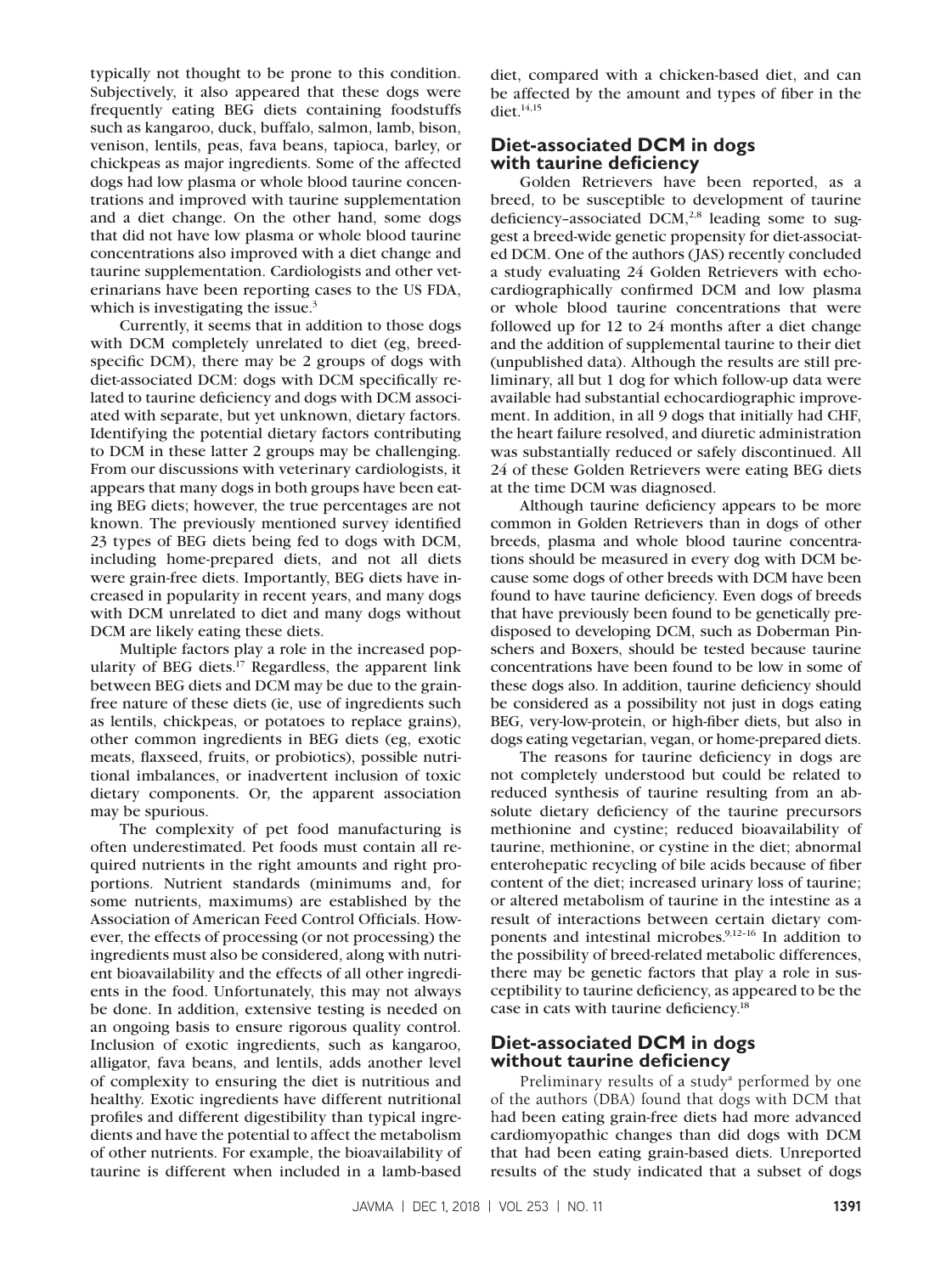clinically and echocardiographically improved after a diet change. Notably, however, some dogs improved after a diet change from one grain-free diet to another, and this finding, along with the differences identified between dogs fed various BEG diets, suggested that DCM was not necessarily tied to the grain-free status of the diet. Taurine supplementation was prescribed for many of these dogs despite the lack of apparent deficiency, and it is unclear what role taurine may have played in their recovery.

Although DCM in some dogs without any apparent taurine deficiency appears to be reversible with a change in diet, with or without taurine supplementation, no cause has thus far been identified for non-taurine deficiency–associated DCM. Possible causes that are being investigated include absolute deficiencies of other nutrients, altered bioavailability of certain nutrients because of nutrient-nutrient interactions, and the inadvertent inclusion of toxic ingredients.

For example, BEG diets could possibly be more likely to have deficiencies of nutrients other than taurine, such as choline, copper, *L*-carnitine, magnesium, thiamine, or vitamin E and selenium, that have been associated with cardiomyopathies.<sup>19</sup> Although pet foods are required to be nutritionally complete and balanced (unless they have a label statement that they are for intermittent or supplemental use only), that does not always provide a guarantee, $20$  and deficiencies could occur if diets do not contain appropriate amounts of all dietary nutrients. Further, a deficiency may occur even if a diet contains the required minimum amount of a nutrient because of reduced bioavailability or interaction with other ingredients in the diet. This may be a concern for diets based on exotic ingredients, whose nutritional properties may not be as well studied.

Researchers are also exploring whether dietassociated DCM in dogs without taurine deficiency may be related to inclusion of a cardiotoxic ingredient in the diet. This could be an adulterated ingredient, as with ingredients containing melamine–cyanuric acid that affected pet foods in 2007, resulting in extensive recalls<sup>21</sup>; a heavy metal; a chemical sprayed on 1 of the ingredients; or even a natural chemical compound in 1 of the ingredients that has toxic effects when fed in large amounts.

Of course, the cause may be even more complicated, such as an interaction between gut microbiota and a dietary factor (eg, trimethylamine *N*-oxide).<sup>22</sup> It is encouraging that some recovery of cardiac function has been observed in some dogs following a change in diet, with or without taurine supplementation. However, research is needed to identify the underlying cause.

#### **Diet History**

For many years, veterinary nutritionists have emphasized the importance of nutritional assessment.23,24 Nutritional assessment includes 4 key components: body weight, body condition score, muscle condition score, and diet history. Body weight and

body condition score are likely already a part of most clinicians' standard physical examination, and muscle condition scoring would be a valuable addition. Cardiac cachexia (muscle loss) occurs early in patients with CHF and should be detected at its mildest stages, when interventions are more likely to be successful.<sup>25</sup> Muscle condition scoring charts and training videos are available.<sup>26,27</sup>

The fourth component of nutritional assessment—diet history—may not be routinely collected but is equally important. A diet history, for example, can help identify issues that could be contributing to an underlying disease. For patients with recent-onset CHF, for example, the diet history may reveal that the owner changed to a new diet with a higher sodium content. Other diet-associated issues that can be identified from the diet history include anemia or thiamine deficiency caused by a nutritionally unbalanced home-prepared diet or diarrhea due to a contaminated raw meat diet. Veterinary cardiologists examining dogs with DCM were able to make an association with BEG diets because they were obtaining a diet history, and obtaining a diet history may help researchers identify patterns (eg, products made by the same manufacturer or by manufacturers using ingredients from the same supplier) that could eventually lead to determining the underlying cause.

A diet history can also identify an individual patient's food preferences, such as whether canned or dry food is preferred or whether specific flavors are preferred, that can be helpful for feeding when the patient is hospitalized. And, a diet history is useful in determining whether the patient's usual diet is appropriate after discharge or needs to be changed. For example, dietary modification will be required for dogs with cardiac disease that are eating high-sodium dog food or treats.

The diet history should include the main foods being fed. However, this is more than just "dry dog food" or "brand X dog food." It is critical to solicit information on brand, the exact product, and even the flavor, as these factors can make a big difference in the ingredients and nutrient profile. We recommend telling owners that their description of a product should be detailed enough that we could go to the store and buy the exact product they are feeding. If owners are feeding a home-prepared diet, the exact recipe should be provided.

Of course, pet food is often just the tip of the iceberg. The diet history should also include all treats; table food; rawhides, bully sticks, and other chews; dietary supplements; and foods used to administer medications. These other components of the diet can contribute large amounts of sodium and other nutrients to a patient's overall intake or unbalance the overall diet. In addition, these other components may contribute to adverse effects. For example, a Fanconi-like syndrome associated with jerky treats has been reported<sup>28</sup> but may not have been identified if complete diet histories had not been obtained for affected dogs. In addition, although diet-associated DCM is most likely related to pet food, it may possibly be a result of another dietary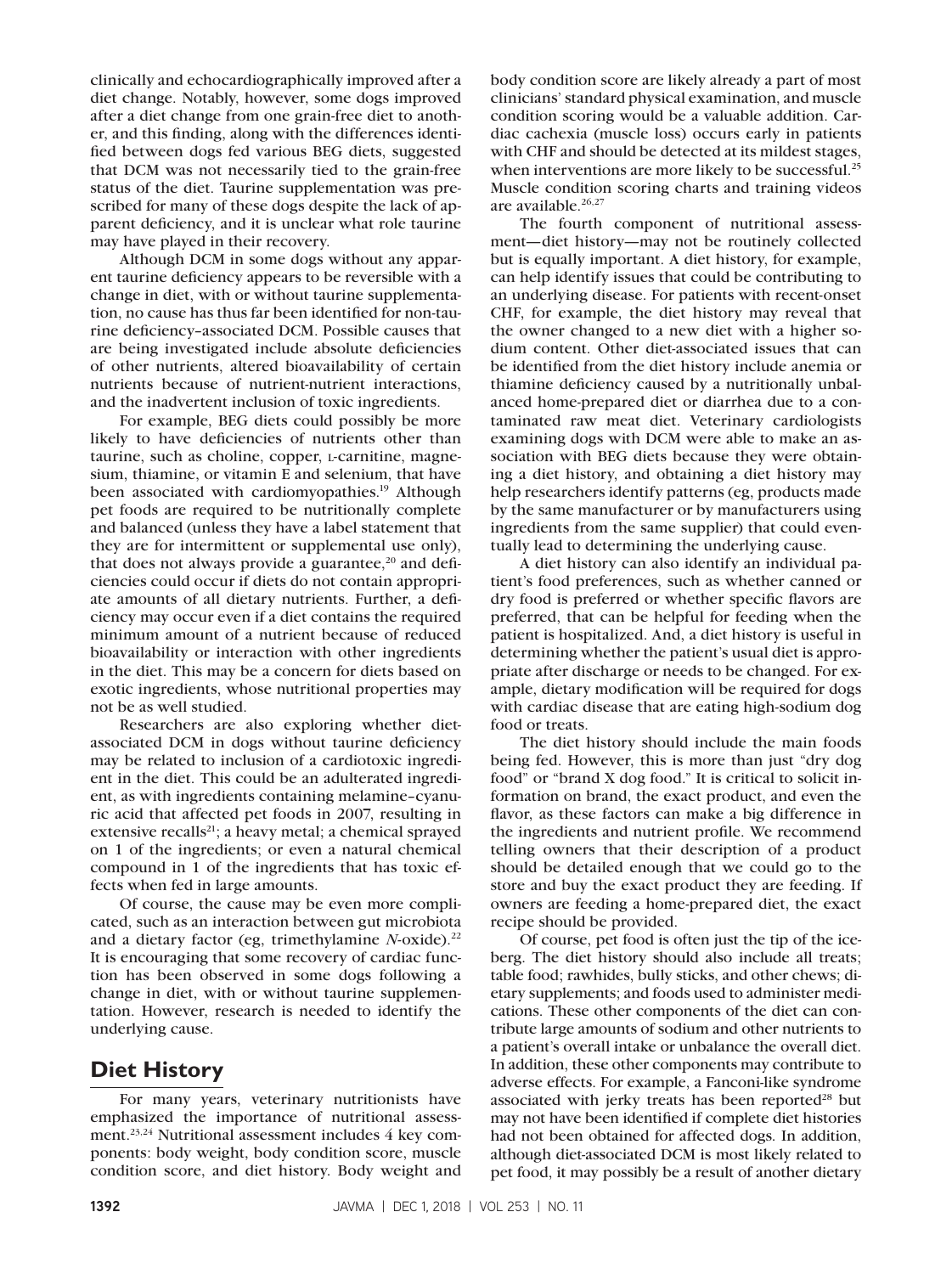component (eg, treats, chews, or supplements) commonly fed to dogs eating these diets.

Use of a standard form, such as the generic form recommended by the World Small Animal Veterinary Association,26 or a cardiology-specific form (**Supplementary Appendix S1**, available at avmajournals. avma.org/doi/suppl/10.2460/javma.253.11.1390) will facilitate obtaining a complete diet history. We recommend all clinicians collect a diet history for every dog and cat patient at every appointment. Because many owners are unable to recall specific diet details at the time of their appointment, we recommend having owners complete the diet history form at home prior to the appointment so that they can provide exact details on all components of the diet.

#### **Recommendations**

If DCM is diagnosed in a dog that is eating a BEG, vegetarian, vegan, or home-prepared diet, we recommend measuring plasma and whole blood taurine concentrations.<sup>b</sup> It is still unclear whether plasma or whole blood taurine concentration more accurately reflects myocardial concentration in dogs, so measurement of both plasma and whole blood taurine concentrations is recommended. However, if cost is an issue, measurement of whole blood taurine concentration should be prioritized because it is thought to be a better indicator of long-term taurine status. Importantly, reference ranges for taurine concentrations in dogs should be interpreted cautiously. Dilated cardiomyopathy has been diagnosed in some dogs, particularly Golden Retrievers, with whole blood taurine concentrations between 200 and 250 nmol/L, which would generally be considered within reference limits, although at the low end of the reference range. At least some of these patients, however, have responded well to a diet change and taurine supplementation. Therefore, reference ranges for plasma and whole blood taurine concentrations may need to be breed specific. Research in Golden Retrievers with taurine deficiency–associated DCM is ongoing, but a whole blood taurine concentration of at least 250 nmol/L is recommended for this breed.

We also recommend that all other dogs in the household that are eating the same diet be screened for DCM. Further, we recommend that owners of dogs with possible diet-associated DCM be instructed to save samples of all dietary components they are currently feeding, including not only the main food itself but also all treats, chews, and supplements. Ideally, this would include not just samples of the dietary components but also product bags or labels. With complete diet information in hand, the veterinarian or owner should report the case to the FDA, which can be done either online or by telephone<sup>29</sup> because this will help the agency identify possible underlying causes as quickly as possible. A recently published article $30$  provides an excellent summary of information for veterinarians on reporting suspected animal food issues. If the dog is a Golden Retriever, the veterinarian or owner may also consider reporting the case to the Josh Stern Cardiac Genetics Laboratory,<sup>31</sup> which is currently evaluating possible genetic factors that may increase susceptibility to taurine deficiency.

For dogs in which possible diet-associated DCM is diagnosed, we recommend the owner change the diet to one made by a well-established manufacturer that contains standard ingredients (eg, chicken, beef, rice, corn, and wheat). In the authors' (LMF and JER) hospital, we recommend several specific products with a low sodium content that only contain standard ingredients.32 We also emphasize that changing to a raw or home-prepared diet may not be sufficient to improve cardiac abnormalities and may increase the risk for other nutritional deficiencies or infectious diseases. For dogs that require a home-prepared diet or that have other medical conditions that require special dietary considerations, consultation with a boardcertified veterinary nutritionist is recommended.

We also provide supplemental taurine for all dogs with possible diet-associated DCM. In dogs with a taurine deficiency, taurine supplementation is critical. In dogs with taurine concentrations within reference limits, it is unclear whether taurine supplementation is needed, and some patients have recovered with only a diet change. However, taurine supplementation may still have some benefits owing to other effects of taurine (eg, antioxidant and positive inotropic effects). Taurine supplements from manufacturers with a history of good quality control should be used. A 2009 study<sup>33</sup> identified certain brands with good quality control. In addition, ConsumerLab is expected to release a report in late 2018 on independent quality control testing of taurine supplements.

Although the optimal taurine dosage for dogs with taurine deficiency is not fully understood, we recommended 250 mg, PO, every 12 hours for dogs weighing < 10 kg (22 lb); 500 mg, PO, every 12 hours for dogs weighing 10 to 25 kg (55 lb); and 1,000 mg, PO, every 12 hours for dogs weighing > 25 kg.

Follow-up echocardiography should be performed in 3 to 6 months. In our experience, some improvements are typically evident in this time span. However, in certain dogs, it may take even longer for improvements to be apparent echocardiographically.

Finally, although an association between BEG diets and DCM in cats has not been recognized, we recommend collecting diet histories on all cats as well and especially in cats with DCM. If cats with DCM are eating a BEG, vegetarian, vegan, or home-prepared diet, we recommend following the same protocol as described for dogs.

#### **Summary**

Pet food marketing has outpaced the science, and owners are not always making healthy, science-based decisions even though they want to do the best for their pets. The recent cases of possible diet-associated DCM are obviously concerning and warrant vigilance within the veterinary and research communities. Importantly, although there appears to be an association between DCM and feeding BEG, vegetarian, vegan, or home-prepared diets in dogs, a cause-and-effect rela